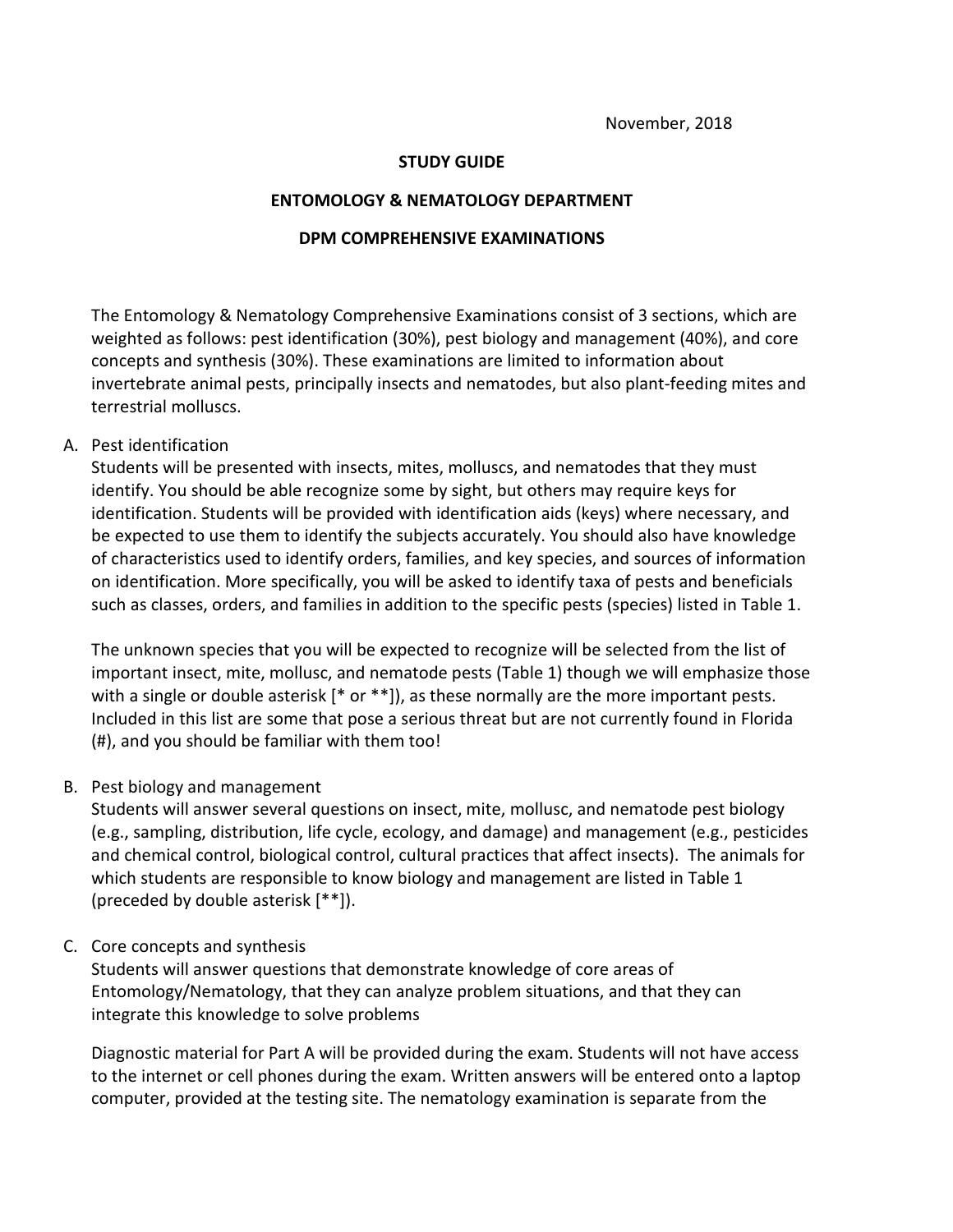entomology/acarology/malacology test. Portions of each of these tests (entomology, nematology) will be given over a 2 day period, as day 1 will be limited to written tests, whereas day 2 will mostly be hands-on recognition and diagnostic key-based activities. All testing must be completed by the end of the test period.

# CORE COMPETENCY AREAS FOR THE DOCTOR OF PLANT MEDICINE PROGRAM

- 1. Pest identification
	- a. Processes and procedures for identification
	- b. Ability to use diagnostic keys
	- c. Sources of information that serve as an aids in identification
	- d. Important morphology and anatomy used in identification
	- e. Characteristics of orders and important families
- 2. Pest biology
	- a. How these animal pests are organized structurally
	- b. How these animal pests function physiologically
	- c. Signaling among animals
	- d. How these animal pests interact with the biotic and physical environment
	- e. The life cycles of these animals
	- f. Temperature effects on insect development (including degree days)
- 3. Pest population biology
	- a. Environmental factors affecting animal abundance
	- b. Natural enemies affecting animal abundance
	- c. Host plant effects on animal abundance
	- d. Life tables and key factor analysis
	- e. Factors affecting spatial distribution
	- f. Pesticide effects on animal abundance
	- g. Invasiveness of animals (including eradication, quarantine, interception, and history of invasion)
- 4. Animal-plant interactions and problem identification
	- a. How plants are affected by animals
		- i. Types of damage
		- ii. Disease transmission
		- iii. Damage thresholds & economic injury levels
		- iv. Pollination
	- b. Plant defenses against herbivory
		- i. Host range & feeding behavior
		- ii. Chemical
		- iii. Structural
		- iv. Compensatory growth
		- v. Biotechnology
- 5. Beneficial organisms
	- a. Predators
	- b. Parasitoids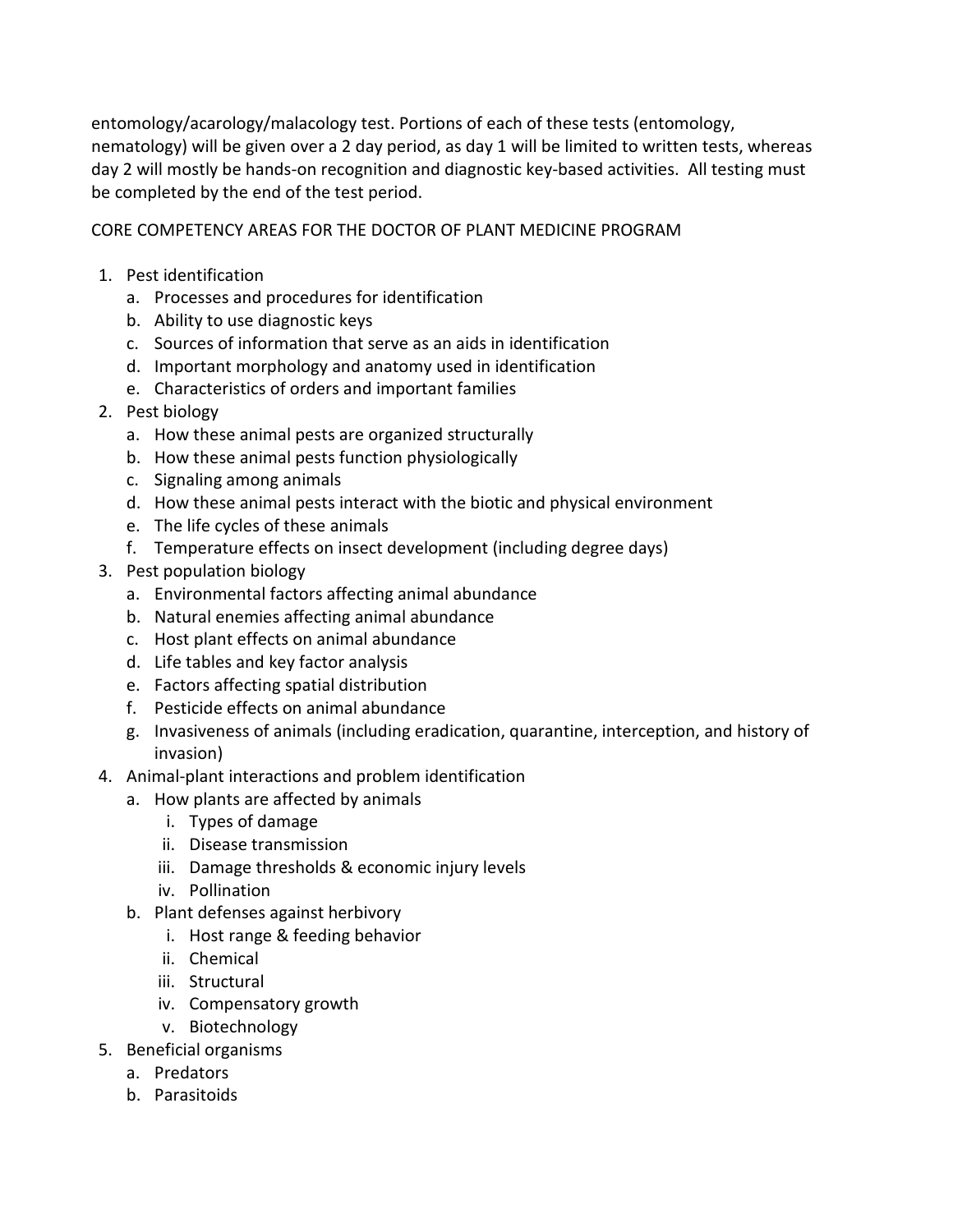- c. Disease-causing organisms
- 6. Principles and tactics of pest management
	- a. Sampling, monitoring, and forecasting
	- b. Site-specific and area-wide management (including SIT)
	- c. Cultural & interference methods of management
		- i. Modifying the physical environment
		- ii. Cropping practices
		- iii. Host plant resistance
		- iv. Semiochemicals
		- v. Sterility
	- d. Biological methods of management
		- i. Conservation
		- ii. Augmentative
		- iii. Introduction/classical
	- e. Chemical methods of management
		- i. Classification
		- ii. Mode of action & metabolism
		- iii. Safety & regulations
		- iv. Environmental/nontarget effects
		- v. Methods of formulation & application
		- vi. Methods of evaluation
		- vii. Resistance management
- 7. Management based on regulations
- 8. Experimental design and analysis
	- i. Observations (e.g., categorical, discrete)
	- ii. Hypothesis testing
	- iii. P-values & significance levels
	- iv. Controls, sample size & replication
	- v. Descriptive statistics (e.g., mean, median, mode, range)
	- vi. Displaying data (e.g., SD, SE, CI, box plots, scatter plots, trend lines, columns, plotted lines)
	- viii. Tests of difference (e.g., unpaired t-test, Mann-Whitney test, paired t-test, Wilcoxon signed ranks test, one-way ANOVA, Kruskal-Wallace test, two-way ANOVA, Friedman's test, interactions, repeated measures)
	- ix. Tests of relationship & frequency (e.g., correlation, regression, Chi-square & Fishers test}
	- x. Other (e.g., data transformation, outliers, parametric versus non-parametric tests, homogeneity of variance, normality tests, post-hoc/multiple comparison tests)
	- xi. Standard experimental designs (e.g., random, randomized complete block, Latin square)
	- xii. Sampling (e.g., absolute & relative methods, sequential sampling, dispersion, diversity, habitat description)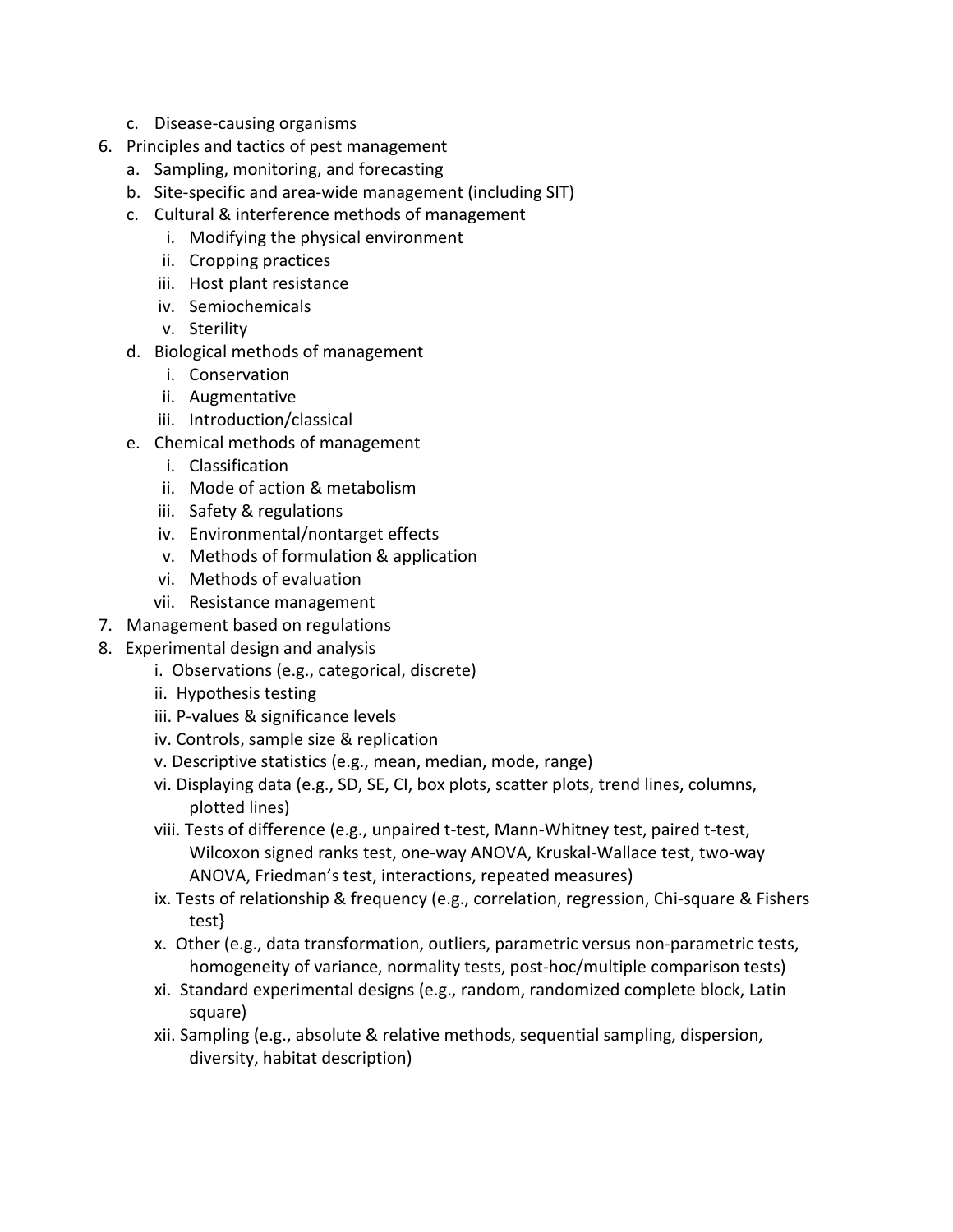# **Table 1. Invertebrate animal pests of importance to Florida, and their hosts**

\* = important plant pests or benefials

\*\*= consistently important plant pests or beneficials # not presently occurring in Florida, but important

(host relationship/importance is:

- A = animals and humans;
- B = beneficial;
- FR = fruit or berry crop;
- FC = field crops;
- G = turf or forage grass;
- N = nuisance or contaminant;
- $T = tree$ :
- O = ornamental plant;
- S = stored products;
- V = vegetable crops;
- $W = wood.$

# **BEETLES**

- \*Banded cucumber beetle, *Diabrotica balteata* LeConte; **V**
- \*Striped cucumber beetle, *Acalymma vittatum* (Fabricius); **V**
- \*Southern corn rootworm, Diabrotica undecimpunctata (Barber); **V, FC**
- **#** Western corn rootworm, *Diabrotica virgifera* LeConte**; FC, V**
- \*\*Colorado potato beetle, *Leptinotarsa decemlineata* (Say); **V**
- \*\*Yellow-margined leaf beetle, *Microtheca ochroloma* Stal; **V**
- \*\*Pepper weevil, *Anthonomus eugenii* Cano; **V**
- \*White-fringed beetle, *Naupactus* (=*Graphognathus*) spp.; **V, FC**
- \*\*White grubs, *Phyllophaga* spp.; **V, FC, FR, G, T, O**
- \*\*Southern pine bark beetle, *Dendroctonus frontalis* Zimmermann **T**
- \*Redbay ambrosia beetle, *Xyleborus glabratus* Eichoff; **T, FR**
- \*\*Diaprepes root weevil, *Diaprepes abbreviatus* (Linnaeus); **FR, O, FC, V**
- \*Citrus root weevils (southern citrus root weevil, *Pachnaeus litus*; northern citrus root weevil,
- *Pachnaeus opalus*; little leaf notcher, *Artipus floridanus*); **FR**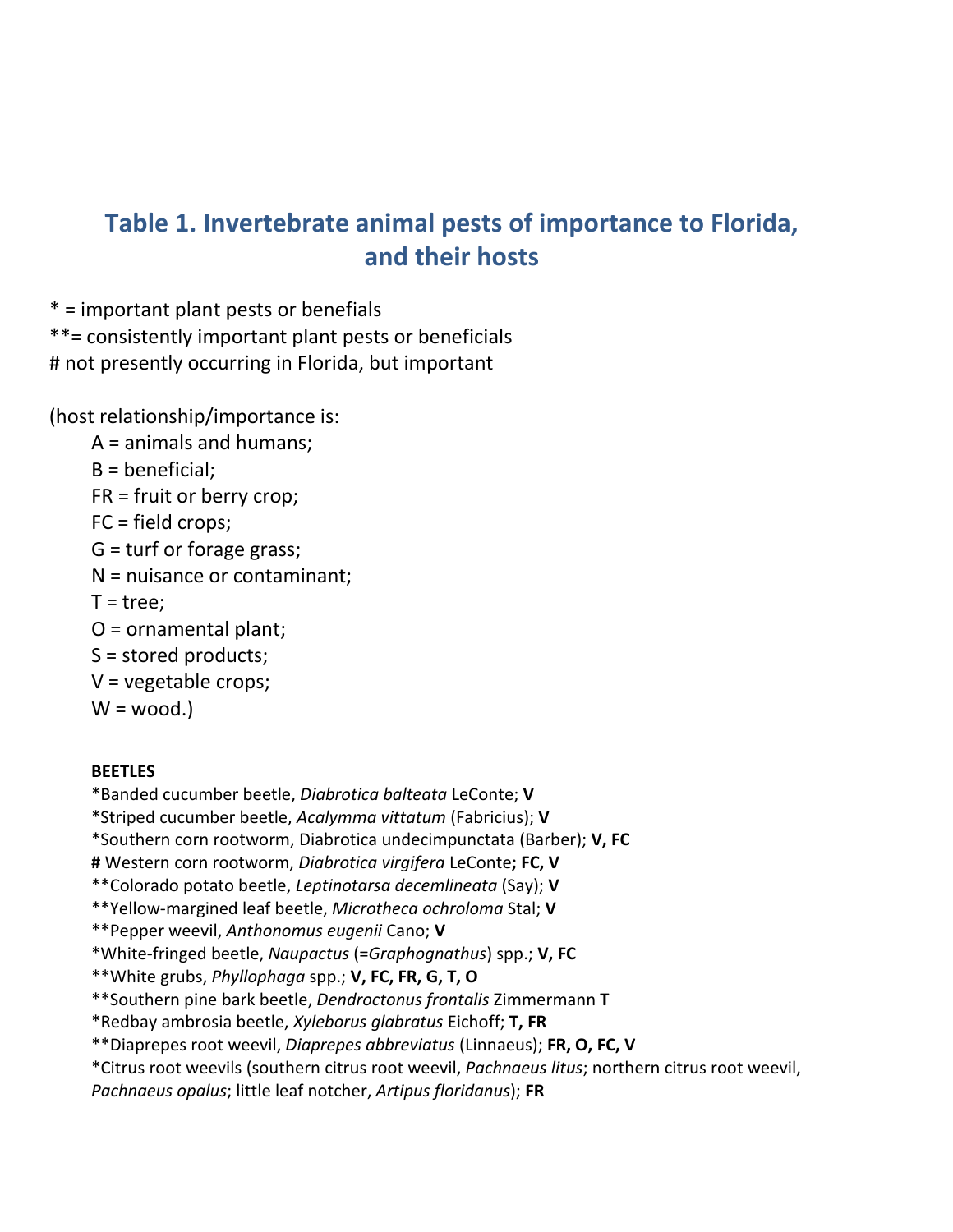\*Mexican bromeliad weevil, *Metamasius callizona* (Chevrolat); **O** \*\*Asian grey weevil, Myllocerus undatus (Marshall); **O, FR** \*Hunting billbug, *Sphenophorus venatus* vestitus Chittenden; **G** \*\*Palmetto weevil, *Rhynchophorus cruentus* Fabricius; **O, T** \*Twig girdler, *Oncideres cingulata* (Say); **T** \*Black twig borer, *Xylosandrus compactus* (Eichoff); **T** Mexican bean beetle, *Epilachna varivestris* Mulsant; **V, FC** \*Green June beetle, *Cotinus nitida* (Linnaeus); **V, FR** Sawtoothed grain beetle, *Oryzaephilus surinamensis* (Fitch); **S** Drugstore beetle, *Stegobium paniceum* (Linnaeus); **S** Cigarette beetle, *Lasioderma serricorne* (Fabricius); **S** Pales weevil, *Hylobius pales* (Herbst); **T** # Asian longhorned beetle, *Anoplophora glabripennis* (Motschulsky); **T** # Emerald ash borer, *Agrilus planipennis* Fairmaire; **T #** Japanese beetle, *Popillia japonica* Newman; **T, FR, O, V, FC, G** \*Asian ladybird beetle, *Harmonia axyridis* (Pallas); **N, B** \*\*ladybird beetles, Coccinellidae; **B** \*\*ground beetles; Carabidae; **B**

\*rove beetles, Staphylinidae; **B**

#### **FLIES**

\*\*American serpentine leafminer, *Liriomyza trifolii* (Burgess); **V, O, FC** \*\*Cornsilk fly, *Euxesta stigmatias* Loew; **V** \*\*Caribbean fruit fly, *Anastrepha suspensa* (Loew); **FR** # Medfly, *Ceratitis capitata* (Weidemann); **FR** # Oriental Fruit fly, *Bactrocera dorsalis* Hendel; **FR, V \*\***Spotted wing drosophila, *Drosophila suzukii* (Matsumura); **FR** \*Darkwinged fungus gnats, *Bradysia* spp.; **O, V** \*\*Blueberry gall midge, *[Dasineura oxycoccana;](http://entnemdept.ufl.edu/creatures/fruit/blueberry_gall_midge.htm)* **FR** Asian tiger mosquito, *Aedes albopictus* (Skuse); **A** Florida SLE (St. Louis encephalitis) mosquito, *Culex nigripalpus* Theobald; **A** Black salt-marsh mosquito, *Ochlerotatus taeniorynchus*; **A** Eastern salt-marsh mosquito, *O. sollicitans* (Walker); **A** Common malaria mosquito, *Anopheles quadrimaculatus* Say; **A** Dark ricefield mosquito, *Psorophora columbiae* (Dyar & Knab); **A** Floodwater mosquito, *Coquilletidia perturbans* (Walker); **A** Stable fly, *Stomoxys calcitrans* (Linnaeus); **A** Deer flies, *Chrysops* spp. and others; **A** Horse flies, *Tabanus* spp. and others; **A** Moth flies*, Psychoda* spp.; **N** House fly, *Musca domestica* Linnaeus; **N** Humpbacked or Phorid flies, Phoridae; **N**  Soldier flies, Stratiomyidae; **B, N**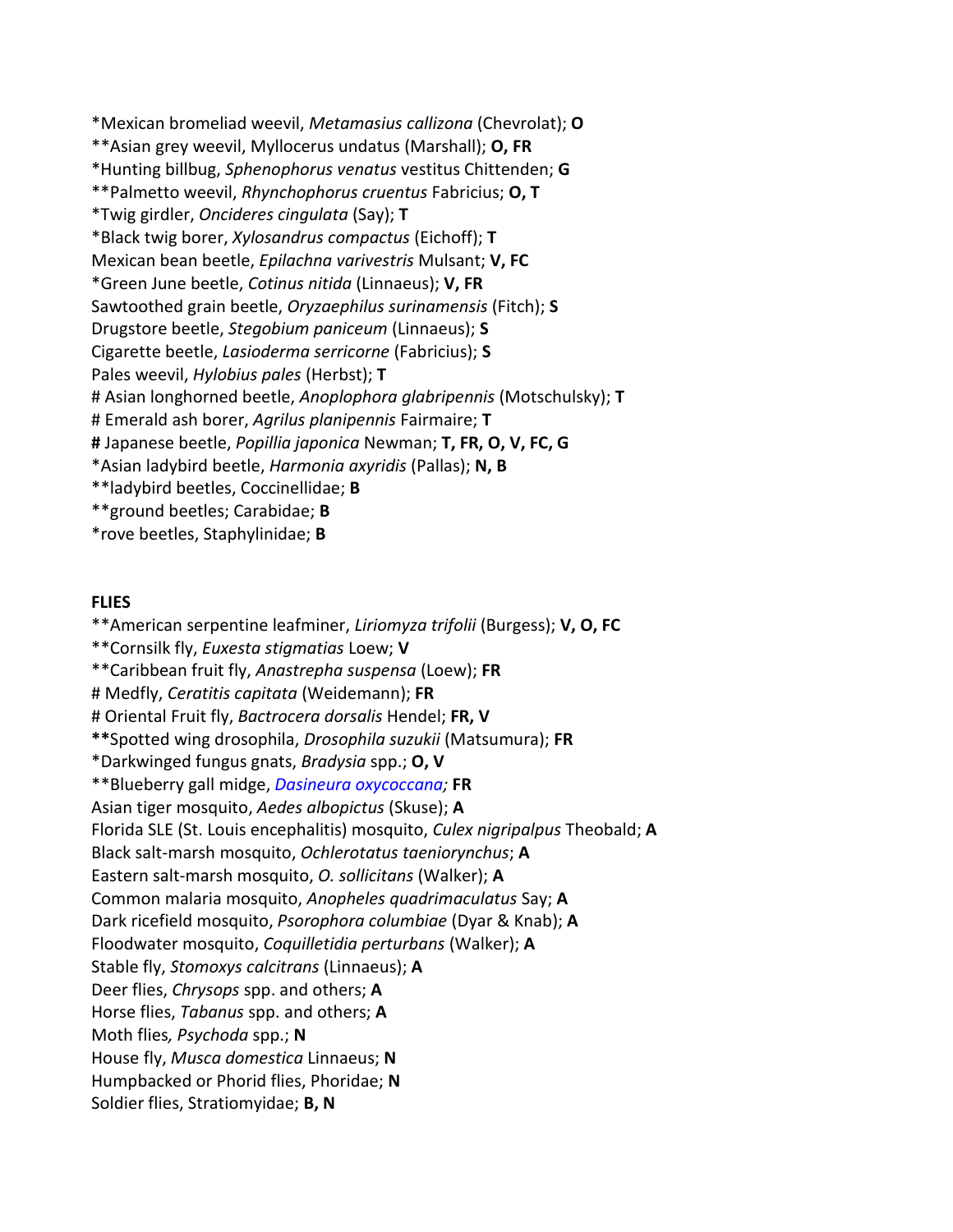Lovebug, *Plecia nearctica* Hardy; **N** \*tachinid flies, Tachinidae; **B** \*\*flower flies; Syrphidae; **B**

#### **BUGS, ETC.**

\*\*Leaf-footed bug, *Leptoglossus phyllopus* (Linnaeus); **V, O, FC, FR** \*\*Squash bug, *Anasa tristis* (DeGeer); **V** \*\*Lantana lace bug, *Teleonemia scrupulosa* Stal; **O** \*\*Garden fleahopper, *Halticus bractatus* (Say); **V** \*\*Glassywinged sharpshooter, *Homalodisca coagulata* (Say); **FR, O** \*Jadera bug, *Jadera haemataloma* (Herrich-Schaeffer); **T** \*Twolined spittlebug, *Prosapia bicincta* (Linnaeus); **G** \*\*Southern chinch bug, *Blissus insularis* Barber; **G** \*Brown stink bug, *Euschistus servus* (Say); **FC, FR, V** \*\*Southern green stink bug, *Nezara viridula* (Linnaeus); **V, O, FC, FR** \*Harlequin bug, *Murgantia histrionica* (Hahn); **V** \*\*Silverleaf whitefly, *Bemisia argentifolii* Bellows and Perring; **FC, O, V** \*Citrus whitefly, *Dialeurodes citri* (Ashmead); **FR** \*Cloudywinged whitefly, *Dialeurodes citrifolii* (Morgan); **FR** \*\*Rugose spiraling whitefly, *Aleurodicus rugioperculatus* Martin; **O, FR, T** \*Citrus blackfly, *Aleurocanthus woglumi* Ashby; **FR** \*\*Cabbage aphid, *Brevicoryne brassicae* (Linnaeus); **V** \*\*Green peach aphid, *Myzus persicae* (Sulzer); **O, FC, V, FR** \*\*Melon aphid, *Aphis gossypii* Glover; **FC, FR, V, O** \*Potato aphid, *Macrosiphum euphorbiae* (Thomas); **V, O** \*\*Brown citrus aphid, *Toxoptera citricida* (Kirkaldy); **FR, O** \*\*Pink hibiscus mealybug, *Maconellicoccus hirsutus* (Green); **O** \*Papaya mealybug, *Paracoccus marginatus* Williams; **FR, O** \*\*Longtailed mealybug, *Pseudococcus longispinus* (Targioni-Tozzetti); **FR, O** \*\*Madiera mealybug, *Phenacoccus madeirensis* Green; **O, V** \*\*Citrus mealybug, *Planococcus citri* (Risso); **O, FR, V** \*\*Cycad aulacaspis scale, *Aulacaspis yasumatsui* Takagi; **O, T** \*\*Citrus psyllid, *Diaphorina citri* Kuwayama; **FR** \*\*Tea scale, *Fiorinia theae* Green; **O, T** \*Citrus snow scale, *Unaspis citri* (Comstock); **FR** \*False oleander scale, *Pseudaulacaspis cockerelli* (Cooley); **O, T** \*\*White peach scale, *Pseudaulacaspis pentagona* (Targioni-Tozzetti); **O, T, FR** \*\*Green scale, *Coccus viridis* (Green); **O, T** \*\*Florida wax scale, *Ceroplastes floridensis* (Comstock); **O, T, FR** \*\*Florida red scale, *Chrysomphalus* aonidum; **T, FR, O** \*\*Hemispherical scale, *Saissetia coffeae* (Walker); **O, FR** \*\*Pyriform scale, *Protopulvinaria pyriformis* (Cockerell); **FR, O** \*\*Cottony cushion scale, *Icerya purchasi* Maskell; **FR, O**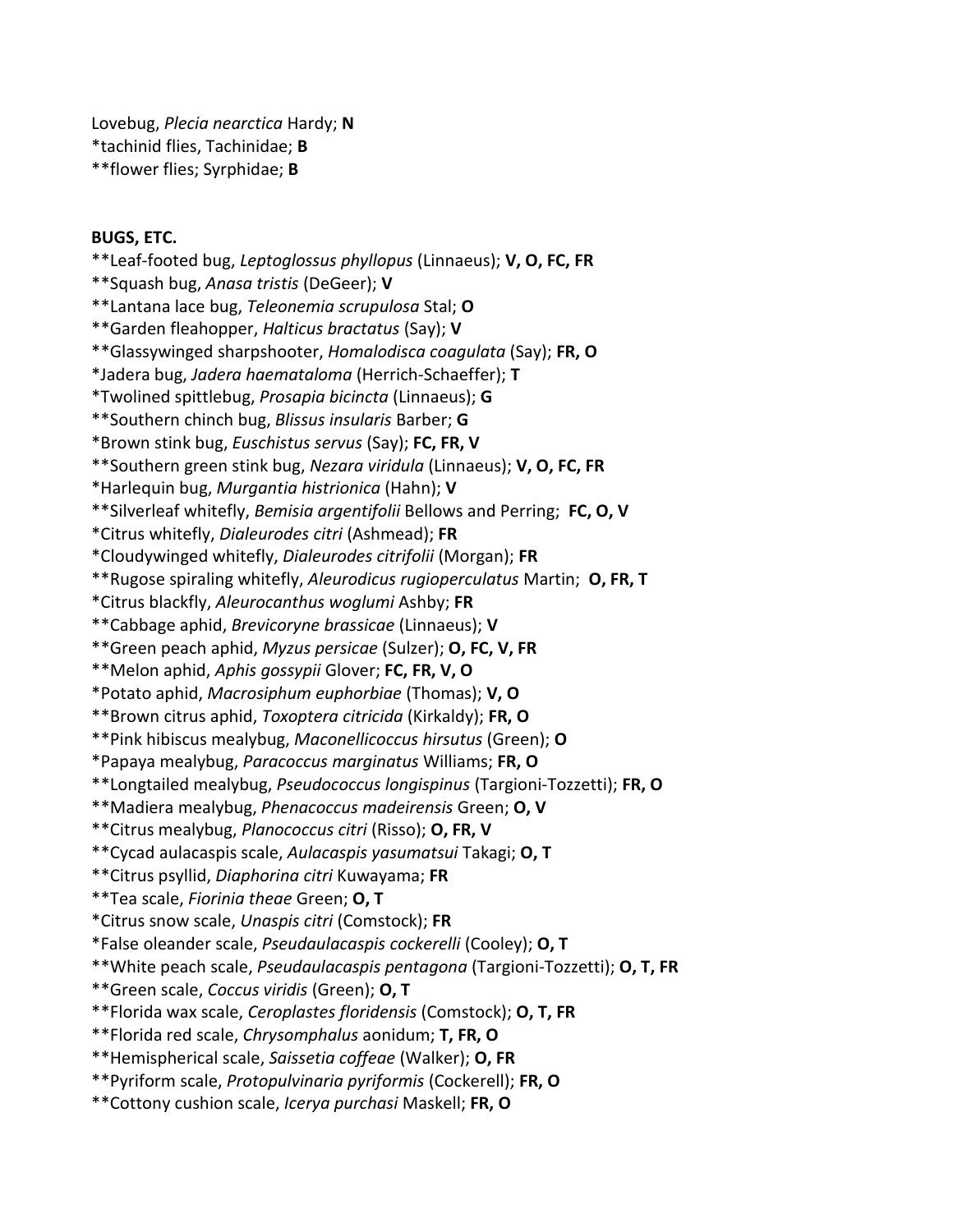\*\*Lobate lac scale, *Paratachardina lobata* (Chamberlin); **O, T #** Brown marmorated stink bug, *Halyomorpha halys* Stal; **FR, FC #** Bagrada bug, *Bagrada hilaris* (Burmeister); **V, FC, F** Bed bug, *Cimex lectularius* Latreille; **A** \*\*minute pirate bugs, *Orius* spp. **B** \*big-eyed bugs, *Geocoris* spp. **B**

#### **ANTS, BEES, ETC.**

\*\*Red imported fire ant, *Solenopsis invicta* Buren; **A, N, V, FC** \*Tawny crazy ant, *Nylanderia fulva* (Mayr)**; N** Florida carpenter ant, *Camponotus floridanus* (Buckley); **N** Pharaoh ant, *Monomorium pharaonsis* (Linnaeus); **N** Acrobat ant, *Crematogaster ashmeadi* (Emery); **N** Whitefooted ant, *Technomyrmex difficilis* Forei; **N** \*Elongate twig ant, *Pseudomyrmex gracilis* (Fabricius); **A, N** Carpenter bee, *Xylocopa virginica* (Linnaeus); **W, N** \*\*Honey bee, *Apis mellifera* Linnaeus; **B, N, A** \*Cicada killer, *Sphecius speciosus* (Drury); **B, N** \*Bumble bees; *Bombus* spp.; **B, N, A** \*Paper wasps, *Polistes* spp.; **B, N** Mud dauber wasps**; B, N, A \***yellow jacket wasps, Vespula spp. **B, N. A** \*\*Braconid wasps, Braconidae; **B** \*Ichneumon wasps, Ichneumonidae; **B**

#### **MOTHS AND BUTTERFLIES**

\*\*Citrus leafminer, *Phyllocnistis citrella* Stainton; **FR** \*\*Corn earworm, *Helicoverpa zea* Boddie; **FC, FR, O** \*Velvetbean caterpillar, *Anticarsia gemmatalis* Hübner; **FC** \*Azalea caterpillar, *Datana major* Grote & Robinson; **O** \*\*Oleander caterpillar, *Syntomeida epilais* Walker; **O** \*Eastern tent caterpillar, *Malacosoma americanum* (Fabricius); **T, N** \*Forest tent caterpillar, *Malacosoma disstria* Hübner; **T** \*Fall webworm, *Hyphantria cunea* (Drury); **T** \*Tussock moths, *Orgyia detrita, Orgyia leucostigma,* and *Orgyia definita*; **T, N** \*Cabbage palm caterpillar, *Litoprosopus futilis* (G. & R.); **T, N** \*Palm leafskeletonizer, *Homaledra sabalella* (Chambers); **T** \*\*Bean leafroller, *Urbanus proteus* (Linnaeus); **V** \*\*Beet armyworm, *Spodoptera exigua* (Hübner); **FC, V** \*\*Fall armyworm, *Spodoptera frugiperda* (J. E. Smith); **G, FC, V** \*Cabbage looper, *Trichoplusia ni* (Hubner); **V, FC, O** \*Granulate cutworm, *Agrotis subterranean* (Fabricius); **FC, V, O** \*\*Armyworm, *Pseudaletia unipuncta* (Haworth); **FC, V** \*\*Southern armyworm, *Spodoptera eridania* (Cramer); **FC, O, V**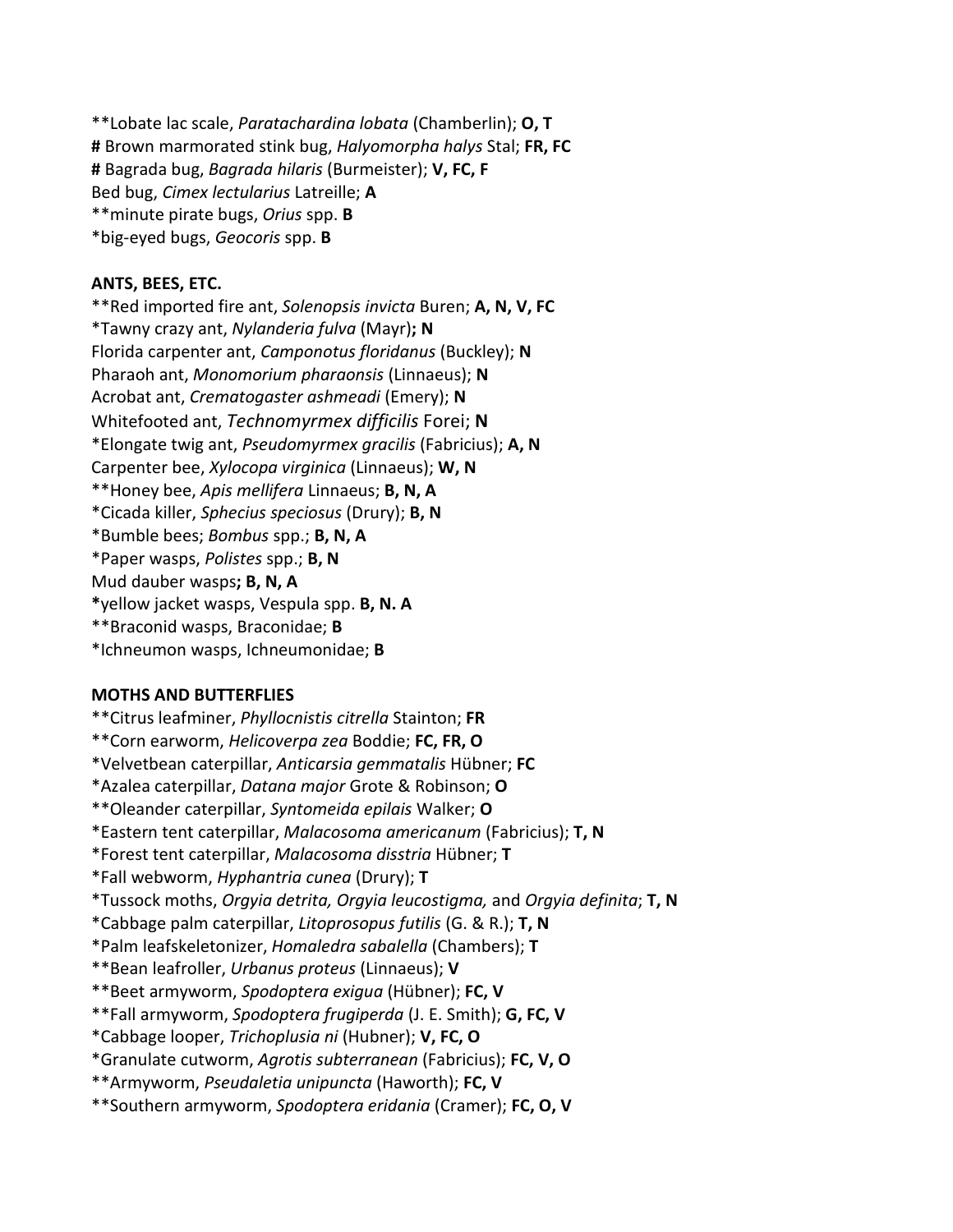\*Yellowstriped armyworm, *Spodoptera ornithogalli* (Guenée); **FC, V** \*\*Imported cabbageworm, *Pieris rapae* (Linnaeus); **V** \*\*Diamondback moth, *Plutella xylostella* (Linnaeus); **V** \*\*Tropical sod webworm, *Herpetogramma phaeopteralis* Guenée; **G** \*\*Lesser cornstalk borer, *Elasmopalpus lignosellus* (Zeller); **FC, V** \*\*Melonworm, *Diaphania hyalinata* (Linnaeus); **V** \*\*Pickleworm, *Diaphania nitidulis* (Stoll); **V** \*Tobacco hornworm, *Manduca sexta* Linnaeus; **V, FC** \*\*Grape root borer, *Vitacea polistiformis* (Harris); **FR** \*Florida fern caterpillar, Callopistria floridensis Guenée; **O** Oakworms, Anisota spp; **T** Oak leafrollers, *Archips semiferana* (Walker); **T** Carpenterworm, *Prionoxystus robiniae* (Peck); **T** Saddleback caterpillar, *Sibine stimulae* (Clemens); **T, A** Puss caterpillar, Megalopyge opercularis (J.E. Smith), **A** White flannel moth caterpillar, *Norape ovina* (Sepp); **T, A** Io moth, *Automeris io* (Fabricius); **O, A** Orangedog, *Papilio cresphontes* Cramer; **FR** Indian meal moth, *Plodia interpunctella* (Hübner); **S** Household casebearer (Plaster bagworm), *Phereoeca uterella* Walsingham; **N**

## **GRASSHOPPERS AND CRICKETS**

- \*\*American grasshopper, *Schistocerca americana* (Drury); **FR, T, O, G**
- \*\*Eastern lubber grasshopper, *Romalea guttata* (Houttuyn); **FR, T, O, G**
- \*\*Southern mole cricket, *Scapteriscus borellii* Giglio-Tos; **G**
- \*\*Tawny mole cricket, *Scapteriscus vicinus* Scudder; **G**

#### **WALKINGSTICKS**

Twostriped walkingstick, *Anisomorpha buprestoides* (Stoll); **N, A**

#### **PSOCIDS**

Barklice; **N** Booklice; **N** Grain psocid, *Lachesilla pedicularia* (Linnaeus); **S**

# **COCKROACHES & TERMITES**

American cockroach, *Periplaneta americana* (Linnaeus); **N** Asian cockroach, *Blattella asahinai* Mizukobo; **N** German cockroach, *Blattella germanica* (Linnaeus); **N** Florida woods cockroach, *Eurycotis floridana* (Walker); **N** Eastern subterranean termite, *Reticulitermes flavipes* (Kollar); **W** Formosan termite, *Coptotermes formosanus* Shiraki; **W** Drywood termites; **W**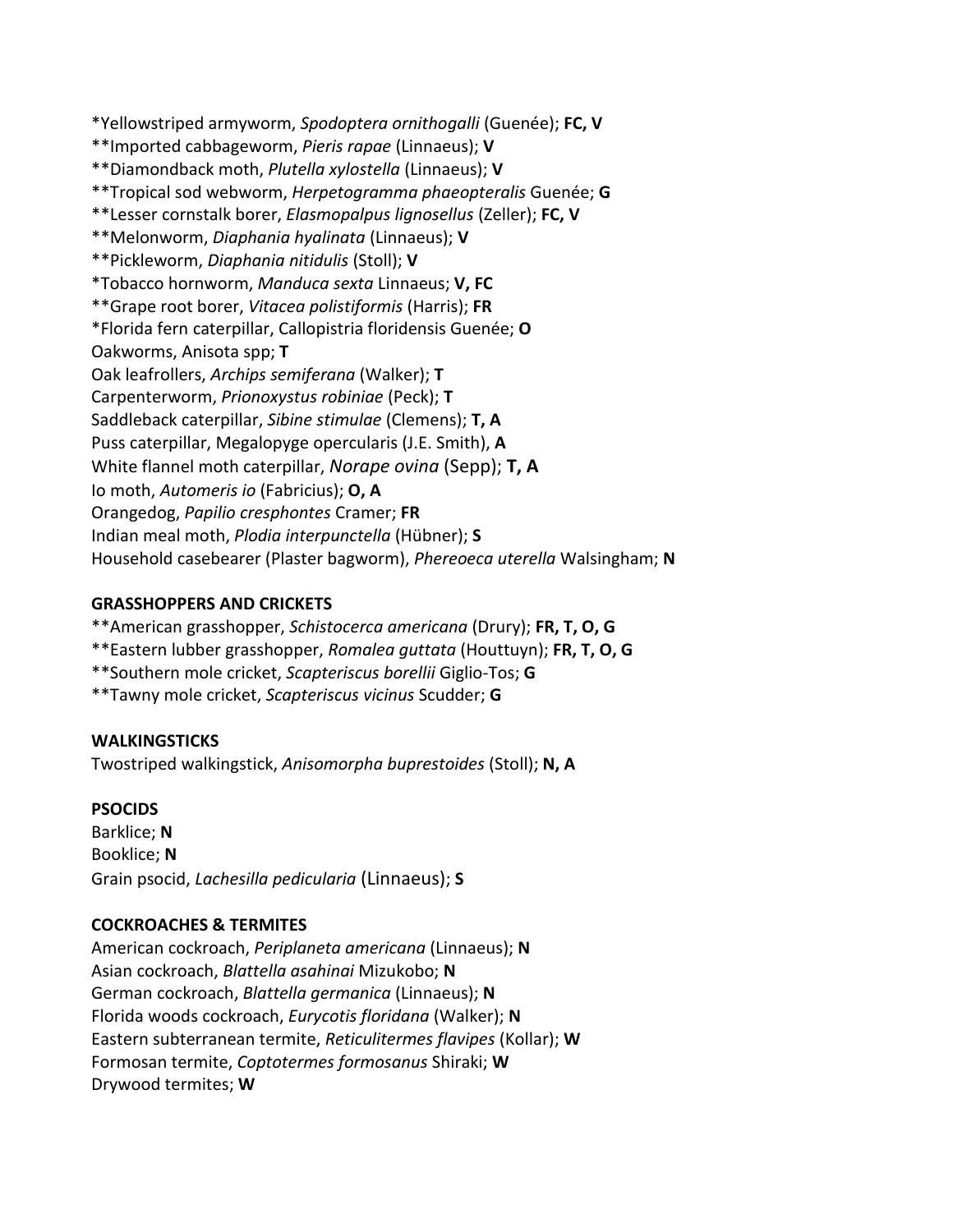### **FLEAS**

Cat flea, *Ctenocephalides felis* Bouché; **A**

# **THRIPS**

\*\*Western flower thrips, *Frankliniella occidentalis* (Pergande); **O, V, FC**

\*\*Melon thrips, *Thrips palmi* Karny; **V**

\*\*Florida **f**lower thrips, *Frankliniella bispinosa* (Morgan); **FR, FC, V**

\*Cuban laurel thrips, *Gynaikothrips ficorum* (Marchal); **O**

\*\*Chilli thrips, *Scirtothrips dorsalis* Hood; **O, V**

**\*** Redbanded thrips, *Selenothrips rubrocinctus* (Giard); **FR, O, T**

# **MITES**

\*\*Broad mite, *Polyphagotarsonemus latus* (Banks); **V**

\*\*Twospotted spider mite, *Tetranychus urticae* Koch; **O, V, FC, FR**

\*Tomato russet mite, *Aculops lycopersici* (Massee); **V**

\*\*Citrus rust mite, *Phyllocoptruta oleivora* (Ashmead); F**R**

\*Red palm mite, *Raoiella indica* Hirst; **10:25 AM, O, FR**

# **TICKS**

Lone star tick, *Ambylomma americanum* (Linnaeus); **A** Brown dog tick, *Rhipicephalus sanguineus* (Latreille); **A** Blacklegged tick, *Ixodes scapularis* Say; **A**

# **NEMATODES**

\*\*Root-knot nematodes, *Meloidogyne incognita, M. javanica, M arenaria, M. hapla;* **V**

\*\*Soybean cyst nematode, *Heterodera glycines;* **FC**

\*\*Citrus nematode, *Tylenchulus semipenetrans;* **FR**

\*\*Reniform nematode, *Rotylenchulus reniformis;* **FC, V**

\*\*Lesion nematode, *Pratylenchus;* **FC, O, F**

\*\*Burrowing nematode, *Radopholus;* **FR**

\*\*Sting nematode, *Belonolaimus;* **G, FR, V**

\*\*Lance nematode, *Hoplolaimus;* **G, O**

\*\*Spiral nematode, *Helicotylenchus;* **G**

\*\*Ring nematode, *Mesocriconema;* **G**

\*\*Dagger nematode, *Xiphinema;* **G, FR, O**

\*\*Awl nematode, *Dolichodorus;* **G, FR, O, V**

\*\*Stubby nematode, *Trichodorus/Paratrichodorus;* **G, O, V**

\*\*Stunt nematode, *Tylenchorhynchus;* **G, FC, V**

# **MOLLUSCS**

\*\*Cuban brown snail*, Zachrysia provisoria* (L. Pfeiffer); **O, V**

\*\*Perforate dome snail, *Ventridens demissus* (A. Binney); **O, V**

Giant African snail, *Lissachatina (Achatina) fulica* (Férussac); **O, T, N**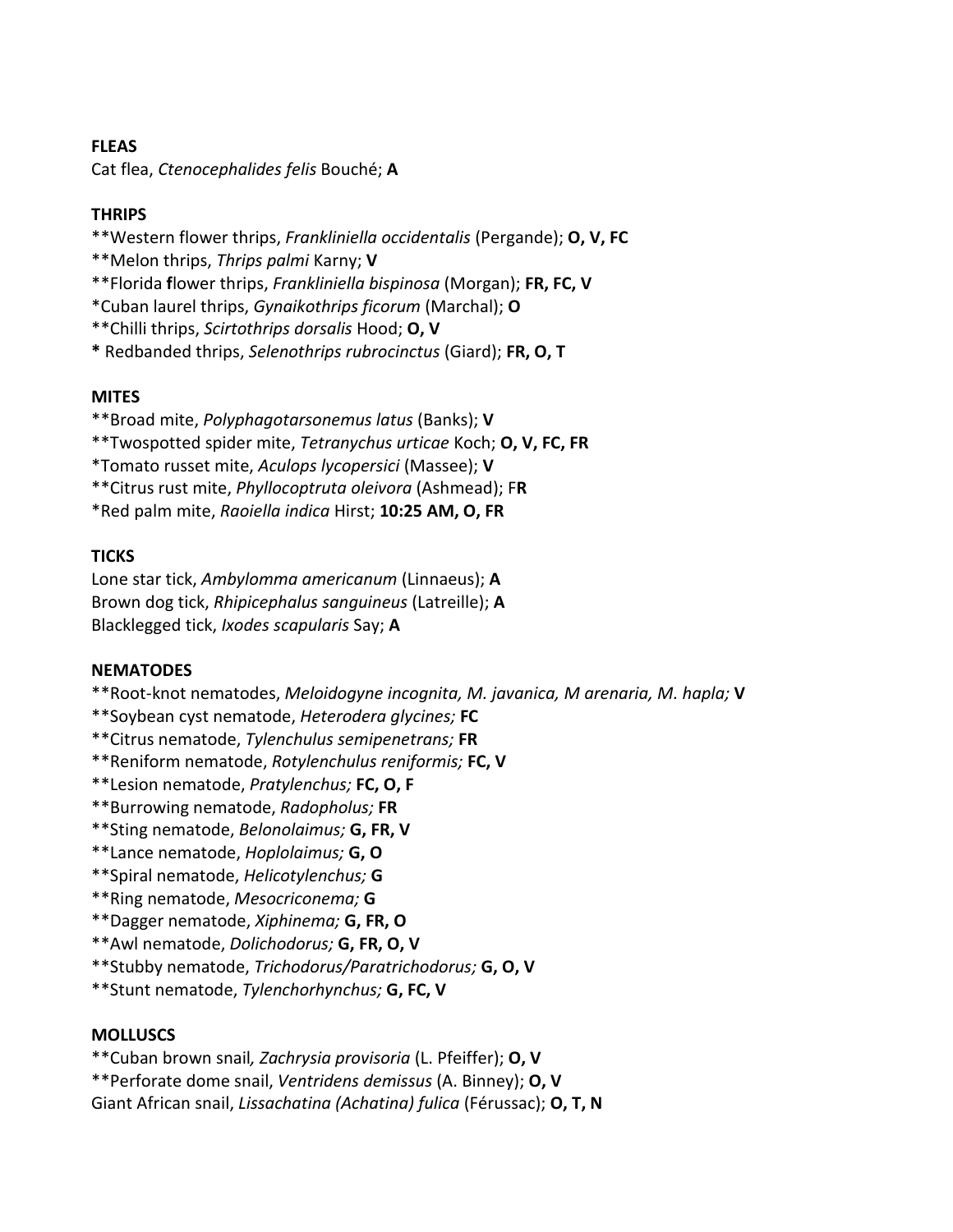\*Asian tramp snail, *Bradybaena similaris* (Férussac); **O, V, FR**

\*Florida leatherleaf slug, *Leiydula floridana* (Leidy); **O**

\*\*Marsh slug, *Deroceras laeve* (Müller); **O, V**

# **Table 2. Suggested readings and references**

## Pest identification

Borrer, Triplehorn and Johnson, An Introduction to the Study of Insects Cranshaw, Garden Insects of North America Potter, Destructive Turfgrass Insects Evans, Beetles of Eastern North America Miller and Johnson, Armored Scale Insect Pests of Trees and Shrubs Johnson and Lyon, Insects that Feed on Trees and Shrubs Capinera, Handbook of Vegetable Pests Stehr, Immature Insects Wagner, Caterpillars of Eastern North America Wagner et al., Owlet Caterpillars of Eastern North America

# Pest biology

Whitfield and Purcell, Introduction to Insect Biology and Diversity Pedigo and Rice, Entomology and Pest Management Cranshaw and Redak, Bugs Rule! Speight, Hunter, and Watt, Ecology of Insects Schowalter, Insect Ecology, An Ecosystem Approach Agrios, Transmission of plant disease by insects. in Capinera, ed. Encyclopedia of Entomology, 2nd edition. Hull, Matthews' Plant Virology, 4th edition Hunter, Plant Viruses and Insects. in Capinera, ed. Encyclopedia of Entomology, 2nd edition.

#### Pest management

Pedigo and Rice, Entomology and Pest Management

Van Emden and Service, Pest and Vector Control

Thacker, An Introduction to Arthropod Pest Control

Dent, Insect Pest Management

Hoy, Agricultural Acarology: Introduction to integrated mite management

Halbert, Management of Insect-Vectored Pathogens of Plants. in J. L. Capinera, ed. Encyclopedia of Entomology, 2nd edition.